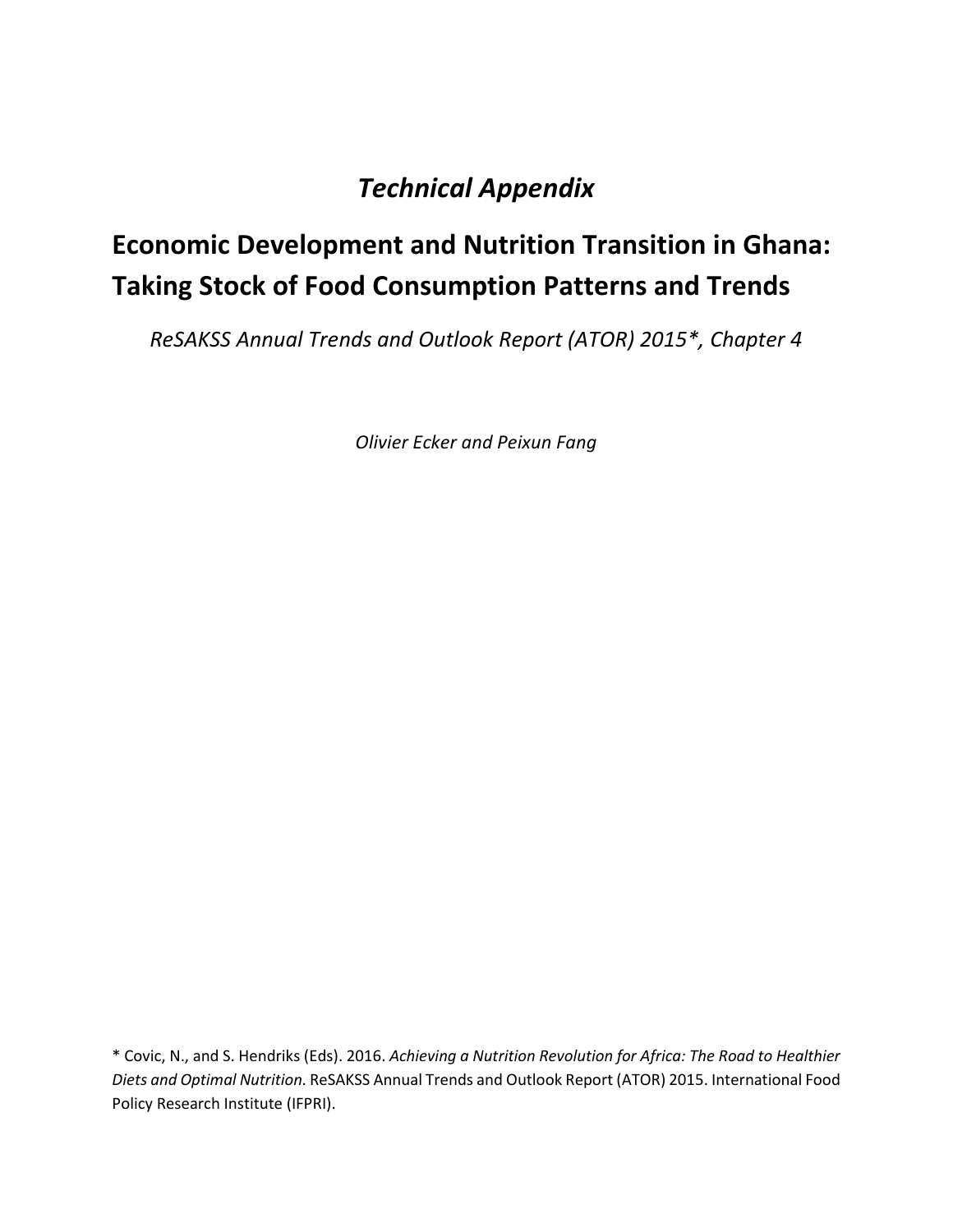#### **A1: Limitations of Food Balance Sheets data**

The accuracy of Food Balance Sheets (FBS) data has been questioned because of data gaps in the underlying statistics and several methodological limitations (Gabbert and Weikard 2001; Nube 2001; Smith 1998; Svedberg, 1999, 2002). One of the main criticisms is that per capita food supply available in a country for human consumption—referred to as 'food availability' here—is calculated as the residual of total quantity of foodstuffs produced; plus the total quantity imported; minus the total quantity exported; adjusted to any change in stocks; and minus the total quantities used for livestock feed and seed, put to manufacture for food and nonfood uses, and lost during storage and transportation. Hence, the accuracy of this residual value depends on the accuracy and completeness of the statistics of all other variables of the food equation, which are usually collected by different national organizations/ministries, often applying different methods and probably varying rigor. Data for some variables or certain years of a variable are often missing or are unreliable, which requires making assumptions to construct the residual value. Macronutrient (calorie, protein, and fat) availability values are directly derived from the food availability values. The potential accuracy of the macronutrient availability values may be even lower than that of the food availability values, because just a few food items constitute the main macronutrient sources (especially in the case of protein and fat), so small inaccuracies in the quantities of these foods can result in large biases in overall macronutrient availability values.

For Ghana, the FBS data indicate that the per capita calorie availability at the time of the fifth round of the Ghana Living Standard Survey (GLSS) in 2005–2006 was about 2,700 kcal per day. This value appears to somewhat overstate the actual average per capita calorie consumption, considering that the physiological dietary energy requirements for a man of average Ghanaian stature with moderate physical activity level are 2,650 kcal per day (FAO et al. 2001) and that 30 percent of the population were estimated to have consumed less than 1,800 kcal per day in 2005–2006, using the GLSS data (Coulombe and Wodon 2012). Beyond potential data and methodological errors, lower survey-based consumption values may be due to food waste occurring within the household (during storage, in meal preparation, as plate waste, and with quantities fed to domestic animals or thrown away), which is not accounted for in the FBS (FAOSTAT 2016).

However, the accuracy of the available GLSS estimate of the prevalence of calorie deficiency (by Coloumbe and Wodon 2012) can be questioned too, given that the underlying computation requires several strong assumptions. For example, quantities for all consumed food items purchased in the market (as opposed to own-produced) have not been collected in the GLSS. Therefore, the authors have to use reported food expenditures and regional food prices for approximating consumed food quantities in order to derive per capita calorie consumption amounts and deficiency rates. Consumed quantities for own-produced foods are reported in local, non-metric measurement units, which may vary by region and for which standard (regional) conversion factors are unavailable. Hence, the conversion of these food quantities into standard metric measurement units is likely to be imprecise and is potentially biased. Coloumbe and Wodon (2012) provide no information about how they addressed this conversion problem or if they even used the reported value estimates of the produced foods to compute food quantities, which, in turn, involves other—perhaps even stronger—assumptions. The authors do not provide descriptive statistics of per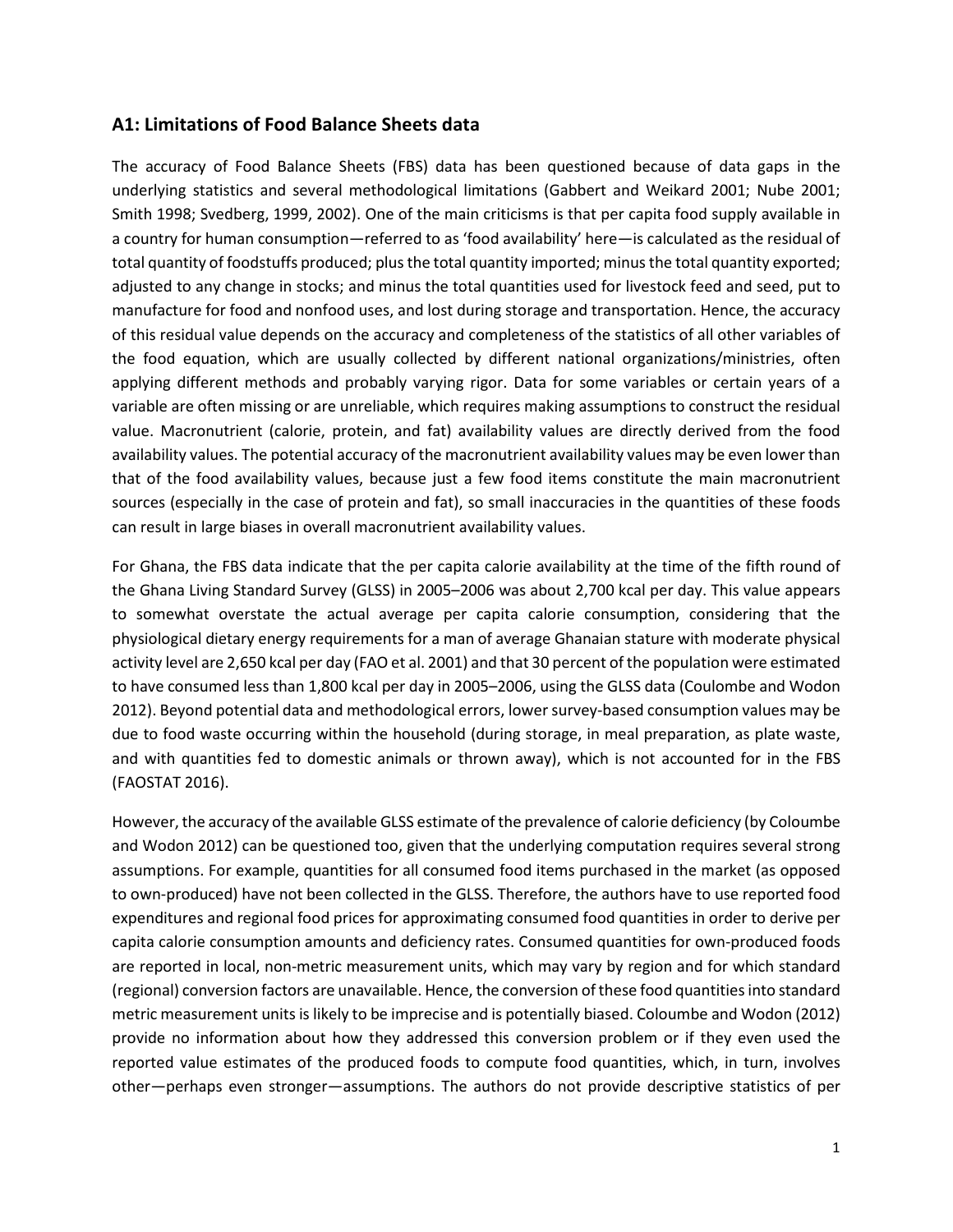capita calorie consumption, which would help to assess the accuracy of their estimated prevalence rates of calorie deficiency.

## **A2: Description of Ghana Living Standard Survey data and calculation of food consumption per adult equivalent**

The Ghana Living Standard Survey (GLSS) is a nationwide, cross-section household survey and is designed to generate information on people's living conditions. The fifth and sixth round (GLSS5, GLSS6) were designed to provide nationally and regionally representative indicators that are comparable over time. Consequently, both rounds applied the same sampling methodology, used the same questionnaires, and covered the same broad range of topics, including demographic characteristics, household agriculture, and household food and non-food consumption. The targeted sample size of the GLSS5 was 8,700 households, and the targeted sample size of the GLSS6 was 18,000 households (GSS 2014). Food consumption data are available for 8,639 households in the GLSS5 and 16,772 households in the GLSS6.

The GLSS5 and GLSS6 collected food consumption data using two separate questionnaire modules. These two food consumption modules provide detailed information only for foods consumed at home. Food consumption outside the home is therefore excluded from our analysis; it is of minor relevance in the context of Ghana. The first module records food consumption from own-production (for farming households), and the second module records food consumption from food purchases. The first module provides information on quantities of the consumed, own-produced food items and their estimated unit selling prices at the time of the interview, as reported by the interviewee. The second module provides information on the reported amounts spent for purchasing the consumed food items; it did not record quantities or unit prices of the purchased food items. Hence, accurate total food consumption quantities—or calorie and nutrient consumption amounts—cannot be calculated. Therefore, our analysis uses reported monetary values of consumed own-produced foods and reported food expenditures (instead of food quantities) for measuring food consumption. For calculating total consumption in farming households, we assume that the estimated selling prices for own-production are equivalent to the purchasing prices for the same food items (omitting potential marketing margins).

In the GLSS5, food consumption is surveyed by using a repeated three-day recall questionnaire, which asks the interviewees to list all food items consumed over the past three days. In the GLSS6, a repeated five-day recall questionnaire is used. To survey food consumption, the same households were visited ten times at intervals of three days during the GLSS5 field work and five times at intervals of five days during the GLSS6 field work. Thus, both the GLSS5 and the GLSS6 cover a total period of 30 days. For calculating average daily food consumption, we averaged across all recall periods, taking into account when households were unavailable for interview during one of the visits. We assume that the difference in the length of the recall period between the GLSS5 and the GLSS6 does not affect the consumption estimates. We calculated means without considering survey sampling weights, which hence provide an average for the survey sample populations.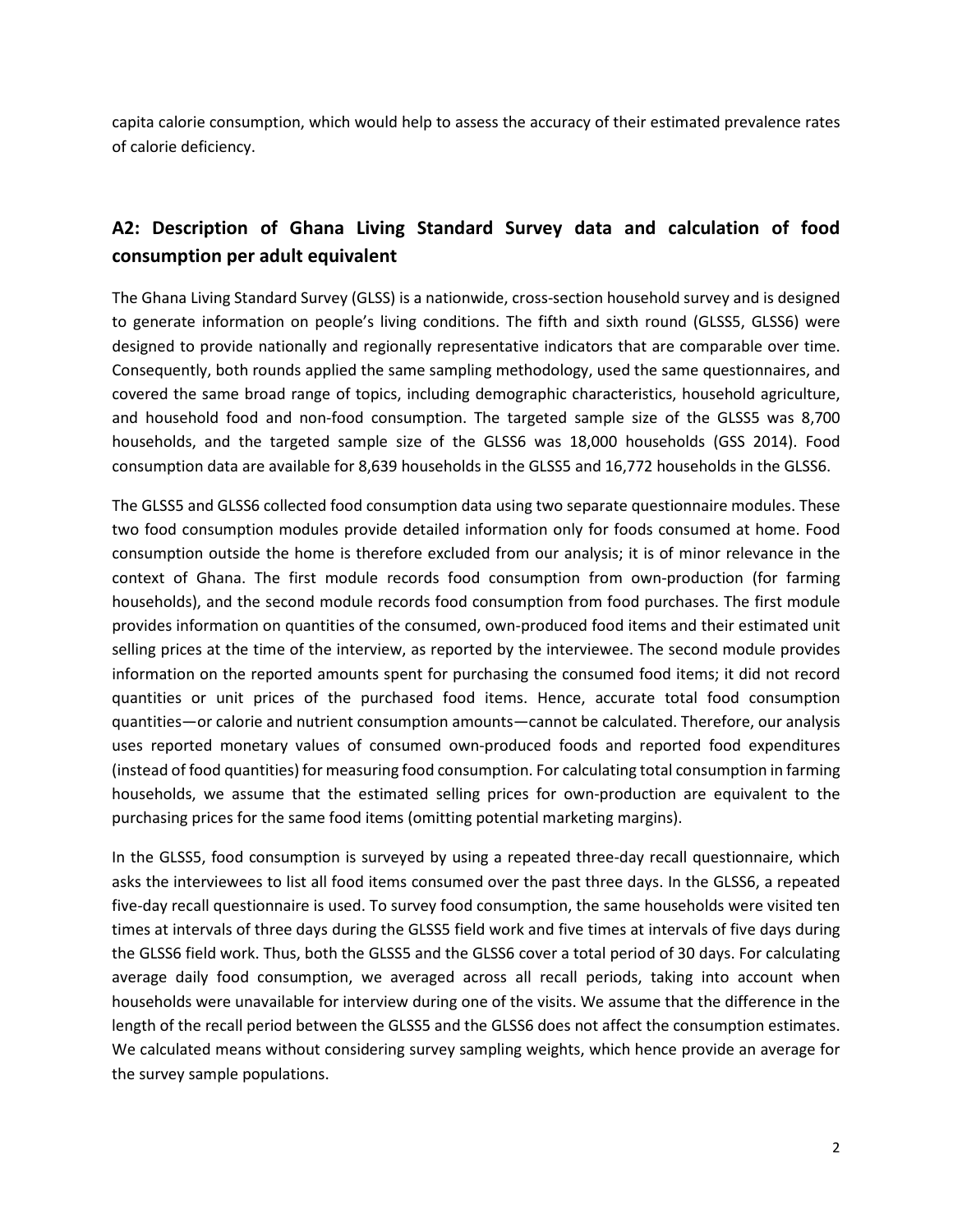To reduce the potential bias from outlier observations, we applied a conservative approach to replace extreme food consumption values but refrained from dropping entire household observations. We replaced the values of 23 food item observations in the GLSS5 and 28 food item observations in the GLSS6 with the value at the 90th percentile of that particular food item. The replaced observations account for 0.01 percent of all food item observations in the GLSS5 and less than 0.01 percent of all food item observations in the GLSS5.

For calculating household total consumption expenditure, we added household total non-food expenditures—available in the released GLSS datasets and computed by the Ghana Statistical Service (GSS)—to household total food consumption. We deflated all GLSS6 consumption values to the price levels at the time of the GLSS5. We used a general consumer price deflator (.4093) provided by GSS (2014). Hence, the observed large differences in average household (food) consumption levels between 2005– 2006 and 2012–2013 may be partly due to the applied deflator value and should not be over-interpreted.

We express all household consumption levels on the basis of adult equivalence. For converting household consumption values into consumption values per adult equivalent (AE), we used household-specific information on household size, sex and age of household members (available from the GLSS5 and GLLS6 data), and individual dietary energy requirements provided by FAO et al. (2001). We computed householdspecific AE weights as the sum of household members expressed as shares of an adult male aged 30–59 years. We assume moderate physical activity levels for all individuals and an optimum population median body mass index of Ghanaian men and women with average body heights for all adults.

### **A3: Classification of food items into food groups**

Our classification of food items into six main food groups follows the classifications underlying common dietary diversity scores, particularly the Household Dietary Diversity Score (HDDS) of the Food and Nutrition Assistance (FANTA) project of the United States Agency for International Development (USAID) (Swindale and Bilinsky 2006a, 2006b) and the Minimum Dietary Diversity Score for Women (MDDS-W) of the Food and Agriculture Organization of the United Nations and USAID's FANTA project (FAO and FHI 360, 2016; Kennedy et al. 2011). Although common dietary diversity scores have different maximum numbers of food groups, they all differentiate between animal-source foods, pulses and nuts, cereals, roots and tubers, vegetables and fruits, and meal additives. They differ in the level of disaggregation, further breaking down these main food groups. Our classification of food items is limited to the breakdown into the six main food groups, which constitutes the highest nutritionally sound aggregation level. The food items within one group are similar in total protein content, protein source, and protein quality. A mixture of at least cereals and pulses and nuts or animal-source foods is needed for a sufficient and well-balanced protein nutrition (Millward 1999; Pereira and Vincente 2013; Schönfeldt and Hall 2012; Young and Pellett 1994). Table A3.1 gives an overview of all food groups and food items.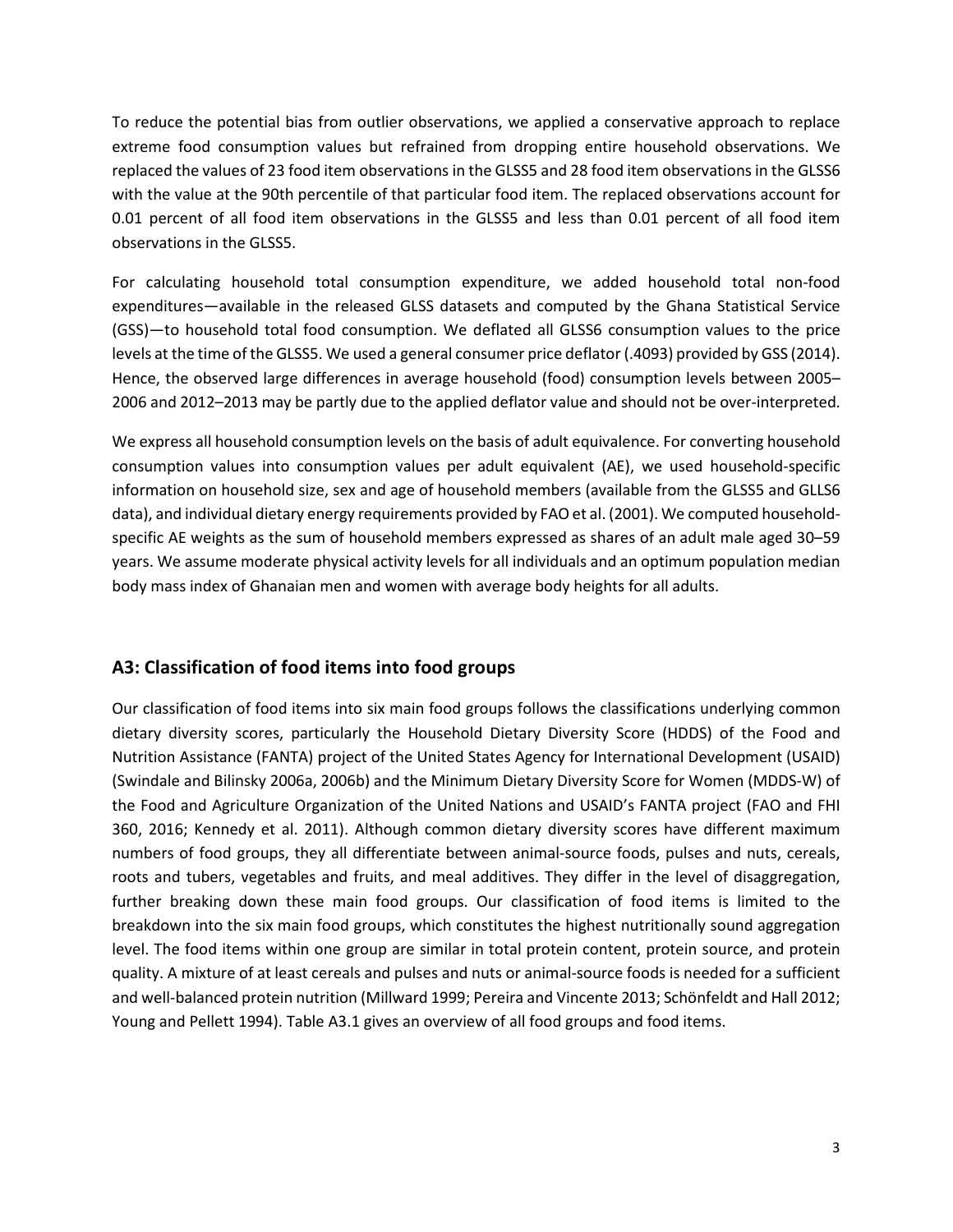| Food groups and<br>subgroups                 | Food items (as listed in GLSS questionnaires)                                                                                        | <b>Number of</b><br>food items per<br>subgroup |  |  |
|----------------------------------------------|--------------------------------------------------------------------------------------------------------------------------------------|------------------------------------------------|--|--|
| Animal-source foods                          |                                                                                                                                      |                                                |  |  |
| Fish & seafood                               | Crustaceans, fresh and frozen fish, dried fish, smoked fish, fried fish, canned fish,                                                | 8                                              |  |  |
|                                              | slated fish, other fish                                                                                                              |                                                |  |  |
| <b>Beef</b>                                  | Corned beef, beef                                                                                                                    | 2                                              |  |  |
| Chicken                                      | Chicken                                                                                                                              | 1                                              |  |  |
| Other meats                                  | Pork, goat meat, mutton, wild game, other meat, other domestic poultry, game birds                                                   | 7                                              |  |  |
| Milk & dairy products                        | Fresh milk, milk powder, evaporated tinned milk, milk products                                                                       | 4                                              |  |  |
| Eggs                                         | Chicken eggs, other eggs                                                                                                             | 2                                              |  |  |
| <b>Pulses &amp; nuts</b>                     |                                                                                                                                      |                                                |  |  |
| <b>Beans</b>                                 | Beans, soybeans, cowpeas                                                                                                             | 3                                              |  |  |
| Groundnuts                                   | Groundnuts, Bambara beans                                                                                                            | 2                                              |  |  |
| Other                                        | Coconut, other pulses and nuts                                                                                                       | 2                                              |  |  |
| <b>Cereals</b>                               |                                                                                                                                      |                                                |  |  |
| Maize                                        | Maize, maize ground, kenkey/banku                                                                                                    | 3                                              |  |  |
| Rice                                         | Local rice, imported rice                                                                                                            | 2                                              |  |  |
| Wheat                                        | Sugar bread, other bread, wheat flour                                                                                                | 3                                              |  |  |
| Other                                        | Sorghum, millet, millet flour, other cereals, other cereal products                                                                  | 5                                              |  |  |
| Roots & tubers                               |                                                                                                                                      |                                                |  |  |
| Cassava                                      | Cassava, cassava-dough, gari                                                                                                         | 3                                              |  |  |
| Plantain                                     | Plantain                                                                                                                             | 1                                              |  |  |
| Yams                                         | Yam, cocoyam                                                                                                                         | 2                                              |  |  |
| Other                                        | Sweet potatoes, other starchy staples, other processed starchy staples                                                               | 3                                              |  |  |
| <b>Vegetables &amp; fruits</b>               |                                                                                                                                      |                                                |  |  |
| Tomato                                       | Fresh tomatoes, tomato puree                                                                                                         | 2                                              |  |  |
| Pepper                                       | Pepper                                                                                                                               | 1                                              |  |  |
| Onion                                        | Onions                                                                                                                               | 1                                              |  |  |
| Other vegetables                             | Cocoyam leaves, garden eggs, carrots, okoro, cabbage, other leafy vegetables, other<br>vegetables                                    | 7                                              |  |  |
| Fruits                                       | Banana, orange/tangerine, pineapple, mango, pawpaw, avocado pear, watermelon,<br>canned or processed fruits, other fruits not canned | 9                                              |  |  |
| <b>Meal additives</b>                        |                                                                                                                                      |                                                |  |  |
| Palm oil                                     | Palm kernel oil, palm oil, palm nuts                                                                                                 | 3                                              |  |  |
| Other oils & fats                            | Coconut oil, groundnut oil, shea butter, margarine butter, other vegetable oils                                                      | 5                                              |  |  |
| Sugar & sweets                               | Sugar, honey, biscuits, ice cream, chocolate, condensed milk, other confectioneries                                                  | 5                                              |  |  |
| Condiments &                                 | Black pepper, salt, ginger, dawa <sup>a</sup> , other condiments, baby food, baby milk, cola nuts,                                   | 30                                             |  |  |
| beverages                                    | coffee, chocolate drinks, tea, other beverage drinks, soft drinks and minerals, malta                                                |                                                |  |  |
|                                              | and malt drinks, fruits juices, bottled mineral water <sup>b</sup> , sachet mineral water <sup>b</sup> ,                             |                                                |  |  |
|                                              | schnapps, whiskies and gins, akpeteshie, other spirits, palm wine, pito/brukutu, other                                               |                                                |  |  |
|                                              | local wine, other imported wine, local beer, imported beer, other stout                                                              |                                                |  |  |
| Total number of food subgroups / items<br>26 |                                                                                                                                      |                                                |  |  |

Source: Authors' representation based on GLSS5 and GLSS6 data.

Note: <sup>a</sup> Food item is not listed in the GLSS5 questionnaire.

**b** Food items are aggregated in the GLSS5 questionnaire.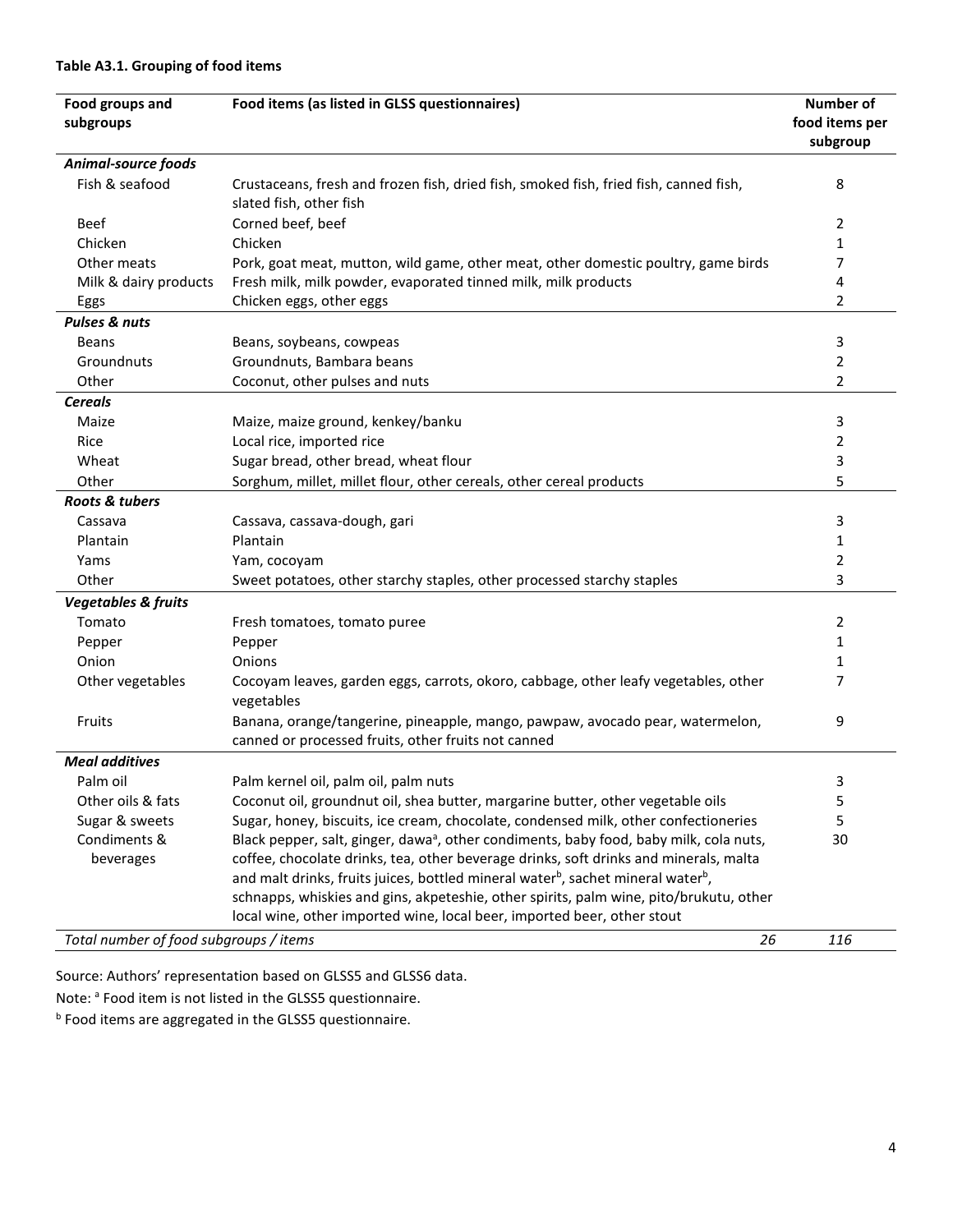### **A4: Engel curve estimations**

All Engel curves were estimated using fractional polynomial regressions of degree 2 and robust estimators of variance. Since the precise functional forms of the Engel curve estimation equations that fit the data best are initially unknown, we applied fractional polynomial regressions. Hence, the shapes of the estimated Engel curves were determined endogenously in the model estimations by the underlying survey data. To allow for non-linearity and concavity of the Engel curves, we chose fractional polynomials of degree 2 (that is, STATA's default option). We chose a robust estimator of variance, so the obtained standard errors are robust to some (unknown) kinds of misspecification of the functional forms. To avoid extreme outlier observations influencing the specifications of the functional forms, we dropped observations of the one-percent richest households from the estimation samples. Table A4.1 presents the estimated Engel curve equations of best model fits—which yield the predicted values for the Engel curve graphs presented in the book chapter—and measures of overall model fit.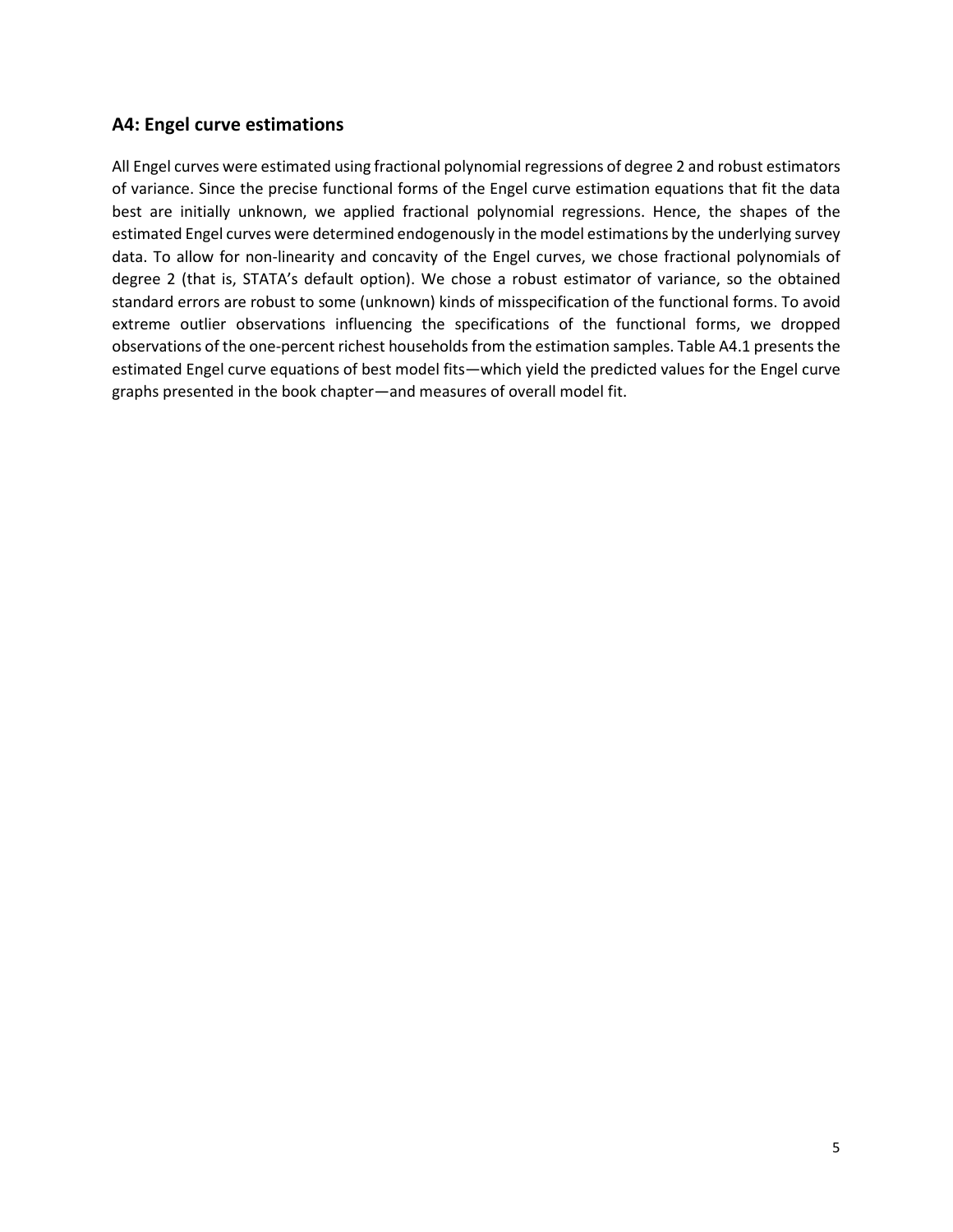#### **Table A4.1. Estimated Engel curve equations**

| <b>Estimation sample</b>                           | N     | Food group          | <b>Best-fit functional form</b>                                                                                 | F.    | $R^2$ |
|----------------------------------------------------|-------|---------------------|-----------------------------------------------------------------------------------------------------------------|-------|-------|
| Southern Ghana,<br>urban areas,<br>GLSS5 (2005-06) | 3,048 | <b>Total food</b>   | $y = \alpha + \beta_1 * (x^2 - 0.5024491025) + \beta_2 * (x^2 * ln(x) + 0.172908044) + \epsilon$                | 703.3 | 0.594 |
|                                                    |       | Animal-source foods | $y = \alpha + \beta_1 * (x - 0.7088364427) + \beta_2 * (x^3 - 0.3561542344) + \epsilon$                         | 632.9 | 0.496 |
|                                                    |       | Pulses & nuts       | $y = \alpha + \beta_1 * (x - 0.7088364427) + \beta_2 * (x^3 - 0.3561542344) + \epsilon$                         | 106.0 | 0.144 |
|                                                    |       | Cereals             | $y = \alpha + \beta_1 * (x^2 - 0.5024491025) + \beta_2 * (x^2 * ln(x) + 0.172908044) + \epsilon$                | 233.4 | 0.333 |
|                                                    |       | Roots & tubers      | $y = \alpha + \beta_1 * (x^2 - 0.5024491025) + \beta_2 * (x^2 * ln(x) + 0.172908044) + \epsilon$                | 49.16 | 0.096 |
|                                                    |       | Vegetables & fruits | $y = \alpha + \beta_1 * (x - 0.7088364427) + \beta_2 * (x^3 - 0.3561542344) + \epsilon$                         | 236.4 | 0.235 |
| Southern Ghana,                                    | 5,912 | <b>Total food</b>   | $y = \alpha + \beta_1 * (x - 1.277493072) + \beta_2 * (x * ln(x) - 0.3128575684) + \epsilon$                    | 2,095 | 0.538 |
| urban areas,                                       |       | Animal-source foods | $y = \alpha + \beta_1 * (x - 1.277493072) + \beta_2 * (x^3 - 2.084854067) + \epsilon$                           | 845.6 | 0.397 |
| GLSS6 (2012-13)                                    |       | Pulses & nuts       | $y = \alpha + \beta_1 * (x^2 - 1.63198855) + \beta_2 * (x^2 * \ln(x) - 0.3996733763) + \epsilon$                | 209.1 | 0.145 |
|                                                    |       | Cereals             | $y = \alpha + \beta_1 * (x^{0.5} - 1.130262391) + \beta_2 * (x - 1.277493072) + \epsilon$                       | 668.4 | 0.218 |
|                                                    |       | Roots & tubers      | $y = \alpha + \beta_1 * (x - 1.277493072) + \beta_2 * (x^2 - 1.63198855) + \epsilon$                            | 110.7 | 0.070 |
|                                                    |       | Vegetables & fruits | $y = \alpha + \beta_1 * (x - 1.277493072) + \beta_2 * (x^2 - 1.63198855) + \epsilon$                            | 969.2 | 0.374 |
| Southern Ghana,                                    | 2,970 | <b>Total food</b>   | $y = \alpha + \beta_1 * (x^{0.5} - 0.6437733738) + \beta_2 * (x^2 - 0.1717639592) + \epsilon$                   | 1,935 | 0.749 |
| rural areas,                                       |       | Animal-source foods | $y = \alpha + \beta_1 * (x^{0.5} - 0.6437733738) + \beta_2 * (x^2 - 0.1717639592) + \epsilon$                   | 820.6 | 0.523 |
| GLSS5 (2005-06)                                    |       | Pulses & nuts       | $y = \alpha + \beta_1 * (x^{0.5} - 0.6437733738) + \beta_2 * (x^3 - 0.0711865692) + \epsilon$                   | 123.1 | 0.166 |
|                                                    |       | Cereals             | $y = \alpha + \beta_1 * (x^{-0.5} - 1.553341658) + \beta_2 * (x^{0.5} - 0.6437733738) + \epsilon$               | 727.6 | 0.379 |
|                                                    |       | Roots & tubers      | $y = \alpha + \beta_1 * (x^{0.5} - 0.6437733738) + \beta_2 * (x^3 - 0.0711865692) + \epsilon$                   | 155.8 | 0.242 |
|                                                    |       | Vegetables & fruits | $y = \alpha + \beta_1 * (x - 0.4144441569) + \beta_2 * (x^2 - 0.1717639592) + \epsilon$                         | 434.3 | 0.397 |
| Southern Ghana,<br>rural areas,<br>GLSS6 (2012-13) | 4,967 | <b>Total food</b>   | $y = \alpha + \beta_1 * (x - 0.7529631823) + \beta_2 * (x * ln(x) + 0.2136449805) + \epsilon$                   | 2,731 | 0.685 |
|                                                    |       | Animal-source foods | $y = \alpha + \beta_1 * (x^{0.5} - 0.8677345114) + \beta_2 * (x^{0.5} * ln(x) + 0.2462100766) + \epsilon$       | 1,706 | 0.508 |
|                                                    |       | Pulses & nuts       | $y = \alpha + \beta_1 * (x - 0.7529631823) + \beta_2 * (x^3 - 0.4268951521) + \epsilon$                         | 154.2 | 0.122 |
|                                                    |       | Cereals             | $y = \alpha + \beta_1 * (x^{0.5} - 0.8677345114) + \beta_2 * (x - 0.7529631823) + \epsilon$                     | 789.3 | 0.328 |
|                                                    |       | Roots & tubers      | $y = \alpha + \beta_1 * (x^{0.5} - 0.8677345114) + \beta_2 * (x^3 - 0.4268951521) + \epsilon$                   | 180.0 | 0.159 |
|                                                    |       | Vegetables & fruits | $y = \alpha + \beta_1$ * (ln(x) + 0.2837389471) + $\beta_2$ * (x <sup>0.5</sup> – 0.8677345114) + $\varepsilon$ | 839.5 | 0.338 |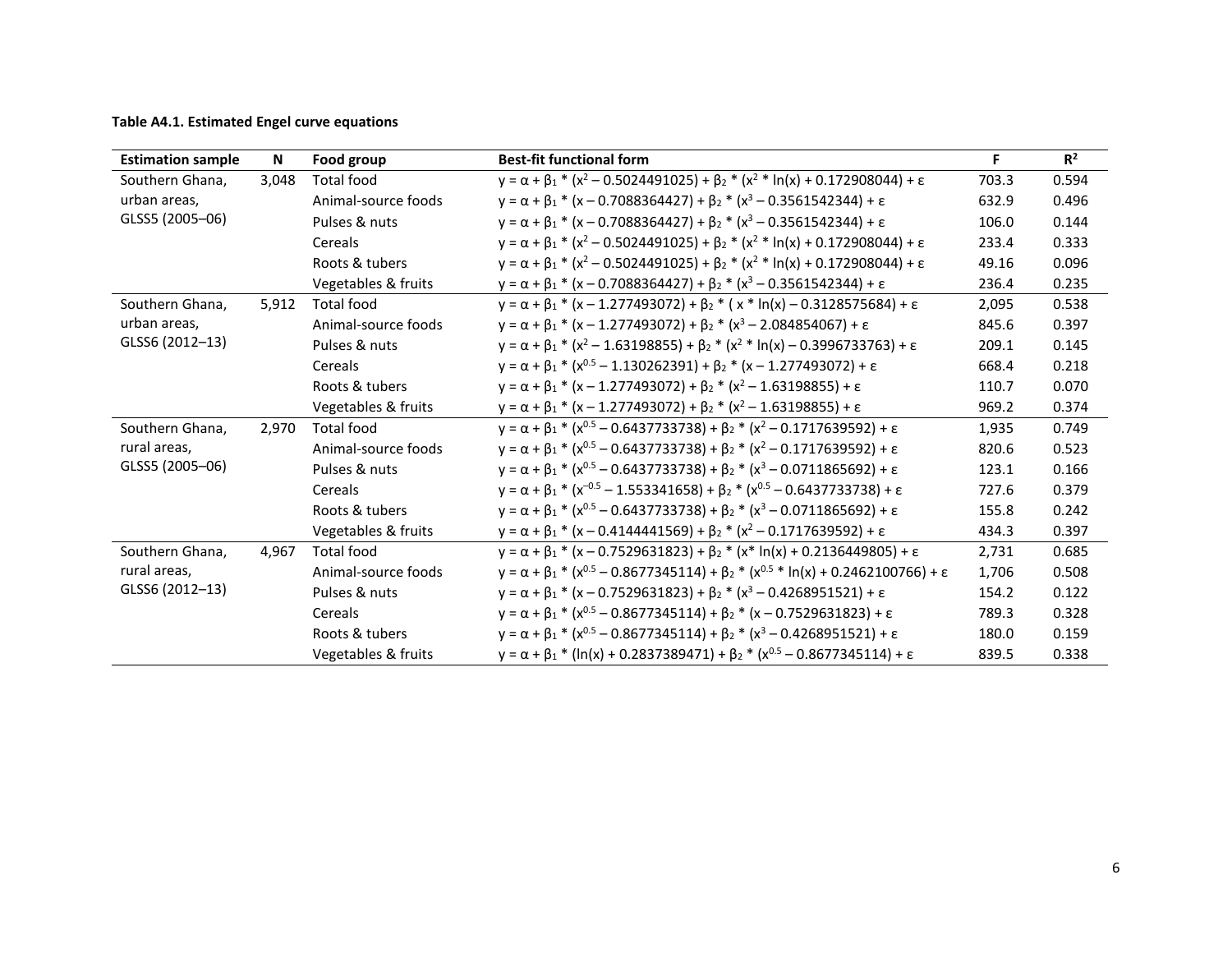#### **Table A4.1—continued**

| <b>Estimation sample</b>                           | N     | Food group          | <b>Best-fit functional form</b>                                                                          | F.    | $R^2$ |
|----------------------------------------------------|-------|---------------------|----------------------------------------------------------------------------------------------------------|-------|-------|
| Northern Ghana,<br>urban areas,<br>GLSS5 (2005-06) | 501   | <b>Total food</b>   | $y = \alpha + \beta_1 * (x^2 - 0.1919494076) + \beta_2 * (x^3 - 0.0840969343) + \epsilon$                | 231.5 | 0.692 |
|                                                    |       | Animal-source foods | $y = \alpha + \beta_1 * (x^2 - 0.1919494076) + \beta_2 * (x^3 - 0.0840969343) + \epsilon$                | 95.62 | 0.533 |
|                                                    |       | Pulses & nuts       | $y = \alpha + \beta_1 * (x^2 - 0.1919494076) + \beta_2 * (x^2 * \ln(x) + 0.1584084986) + \epsilon$       | 3.3   | 0.026 |
|                                                    |       | Cereals             | $y = \alpha + \beta_1 * (x^2 - 0.1919494076) + \beta_2 * (x^3 - 0.0840969343) + \epsilon$                | 32.0  | 0.277 |
|                                                    |       | Roots & tubers      | $y = \alpha + \beta_1 * (x^{-2} - 5.209706102) + \beta_2 * (x^{0.5} - 0.6619065733) + \epsilon$          | 89.51 | 0.224 |
|                                                    |       | Vegetables & fruits | $y = \alpha + \beta_1 * (x^3 - 0.0840969343) + \beta_2 * (x^3 * ln(x) + 0.0694019808) + \epsilon$        | 14.97 | 0.180 |
| Northern Ghana,                                    | 1,450 | <b>Total food</b>   | $y = \alpha + \beta_1 * (x^{0.5} - 0.920233269) + \beta_2 * (x - 0.8468292693) + \epsilon$               | 642.0 | 0.624 |
| urban areas,                                       |       | Animal-source foods | $y = \alpha + \beta_1 * (x - 0.8468292693) + \beta_2 * (x^3 - 0.6072780459) + \epsilon$                  | 173.1 | 0.461 |
| GLSS6 (2012-13)                                    |       | Pulses & nuts       | $y = \alpha + \beta_1 * (x^{-1} - 1.180875575) + \beta_2 * (x^{-1} * \ln(x) - 0.196327857) + \epsilon$   | 42.7  | 0.029 |
|                                                    |       | Cereals             | $y = \alpha + \beta_1 * (x^{0.5} - 0.920233269) + \beta_2 * (x^{0.5} * ln(x) + 0.1529944641) + \epsilon$ | 155.8 | 0.252 |
|                                                    |       | Roots & tubers      | $y = \alpha + \beta_1 * (x^2 - 0.7171198114) + \beta_2 * (x^2 * \ln(x) + 0.1192255974) + \epsilon$       | 13.47 | 0.074 |
|                                                    |       | Vegetables & fruits | $y = \alpha + \beta_1 * (x^{0.5} - 0.920233269) + \beta_2 * (x^3 - 0.6072780459) + \epsilon$             | 209.6 | 0.394 |
| Northern Ghana,                                    | 2,026 | <b>Total food</b>   | $y = \alpha + \beta_1 * (x - 0.2196034194) + \beta_2 * (x^2 - 0.0482256618) + \epsilon$                  | 1,956 | 0.866 |
| rural areas,                                       |       | Animal-source foods | $y = \alpha + \beta_1 * (x - 0.2196034194) + \beta_2 * (x^3 - 0.01059052022) + \epsilon$                 | 258.2 | 0.389 |
| GLSS5 (2005-06)                                    |       | Pulses & nuts       | $y = \alpha + \beta_1 * (x^3 - 0.0105905202) + \beta_2 * (x^3 * \ln(x) + 0.0160545085) + \epsilon$       | 10.7  | 0.093 |
|                                                    |       | Cereals             | $y = \alpha + \beta_1 * (x - 0.2196034194) + \beta_2 * (x^3 - 0.01059052022) + \epsilon$                 | 119.4 | 0.269 |
|                                                    |       | Roots & tubers      | $y = \alpha + \beta_1 * (x^{0.5} - 0.4686186289) + \beta_2 * (x^3 - 0.0105905202) + \epsilon$            | 142.2 | 0.256 |
|                                                    |       | Vegetables & fruits | $y = \alpha + \beta_1 * (x^3 - 0.0105905202) + \beta_2 * (x^3 * ln(x) + 0.0160545085) + \epsilon$        | 45.29 | 0.321 |
| Northern Ghana,<br>rural areas,<br>GLSS6 (2012-13) | 4,257 | <b>Total food</b>   | $y = \alpha + \beta_1 * (x - 0.4552858374) + \beta_2 * (x^3 - 0.094374013) + \epsilon$                   | 2,150 | 0.764 |
|                                                    |       | Animal-source foods | $y = \alpha + \beta_1 * (x^2 - 0.2072851937) + \beta_2 * (x^2 * \ln(x) + 0.1630981765) + \epsilon$       | 323.3 | 0.387 |
|                                                    |       | Pulses & nuts       | $y = \alpha + \beta_1 * (x^2 - 0.2072851937) + \beta_2 * (x^2 * \ln(x) + 0.1630981765) + \epsilon$       | 59.1  | 0.089 |
|                                                    |       | Cereals             | $y = \alpha + \beta_1 * (x - 0.4552858374) + \beta_2 * (x^3 - 0.094374013) + \epsilon$                   | 270.7 | 0.284 |
|                                                    |       | Roots & tubers      | $y = \alpha + \beta_1 * (x^{0.5} - 0.6747487217) + \beta_2 * (x^3 - 0.094374013) + \epsilon$             | 157.8 | 0.161 |
|                                                    |       | Vegetables & fruits | $y = \alpha + \beta_1 * (x - 0.4552858374) + \beta_2 * (x * \ln(x) + 0.3582324841) + \epsilon$           | 327.0 | 0.245 |

Source: Authors' estimation based on GLSS5 and GLSS6 data.

Note: y = household food (group) consumption per adult equivalent per day; x = 0.1 \* (household total consumption expenditure per adult equivalent per day).